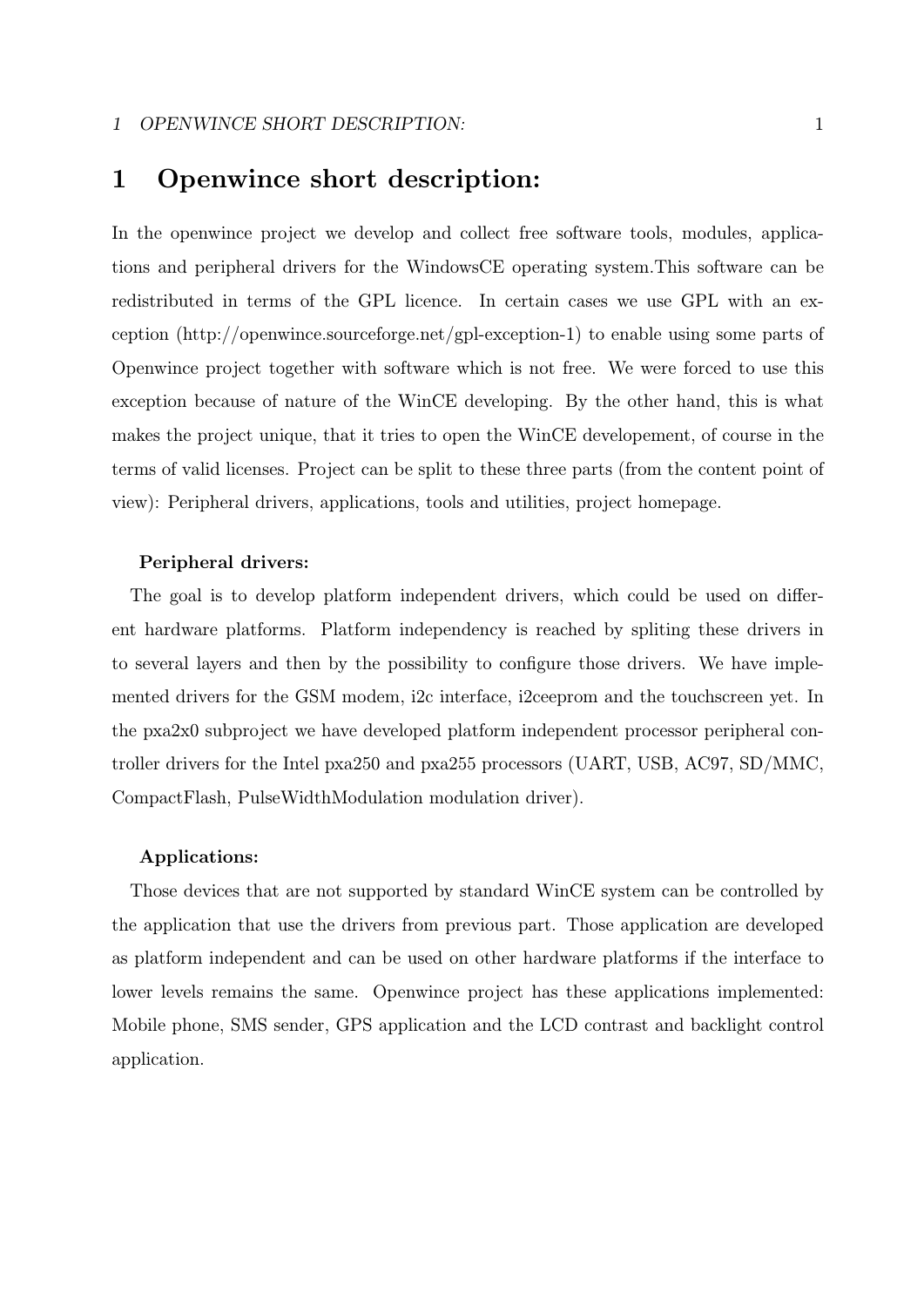### 1 OPENWINCE SHORT DESCRIPTION: 2

#### Tools and utilities:

These are software tools needed by the embedded platforms developers. For the WinCE developer there are tools which can alternate the standard Platform Buidler IDE with user friendly interface. These are used for the development enviroment configuration according to each project specifications (cogen, ibisa). Xboot stands for the bootloader. His job is, after its downloaded to the embedded machine, to download (in cooperation with the dlc utility on the desktop PC side), store and execute WinCE image. Ioperm utility enables the input/output ports using on the Windows NT/2000/XP for all processes, while without ioperm only privileged processes has this access. This utility has been accepted and became a part of the Cygwin project (www.cygwin.org). Because the WinCE developing is not possible to be performed on the non-windows machines, we have to work on the Win machines and we use the Cygwin which provides a lot of useful and powerful tools and utilities. The most used Openwince subproject is the JTAG Tools subproject. Its platform independent, can be run on Linux or on Windows with cygwin installed. It enables the communication with any device that supports the JTAG interface (IEEE 1149.1), say, most of the embedded devices (cellular phones, PDA's, notebooks, game consoles etc.).

### Homepage:

Since the project is hosted on the sourceforge.net project repository, which provides developers with most of tools which he can use (CVS repository, Bugzilla, mailing lists, RFE tracking system space for the project homepage) the homepage http://openwince.sourceforge.net contains only short informations about each subproject. Each subproject homepage is created and maintained by the subproject maintainer.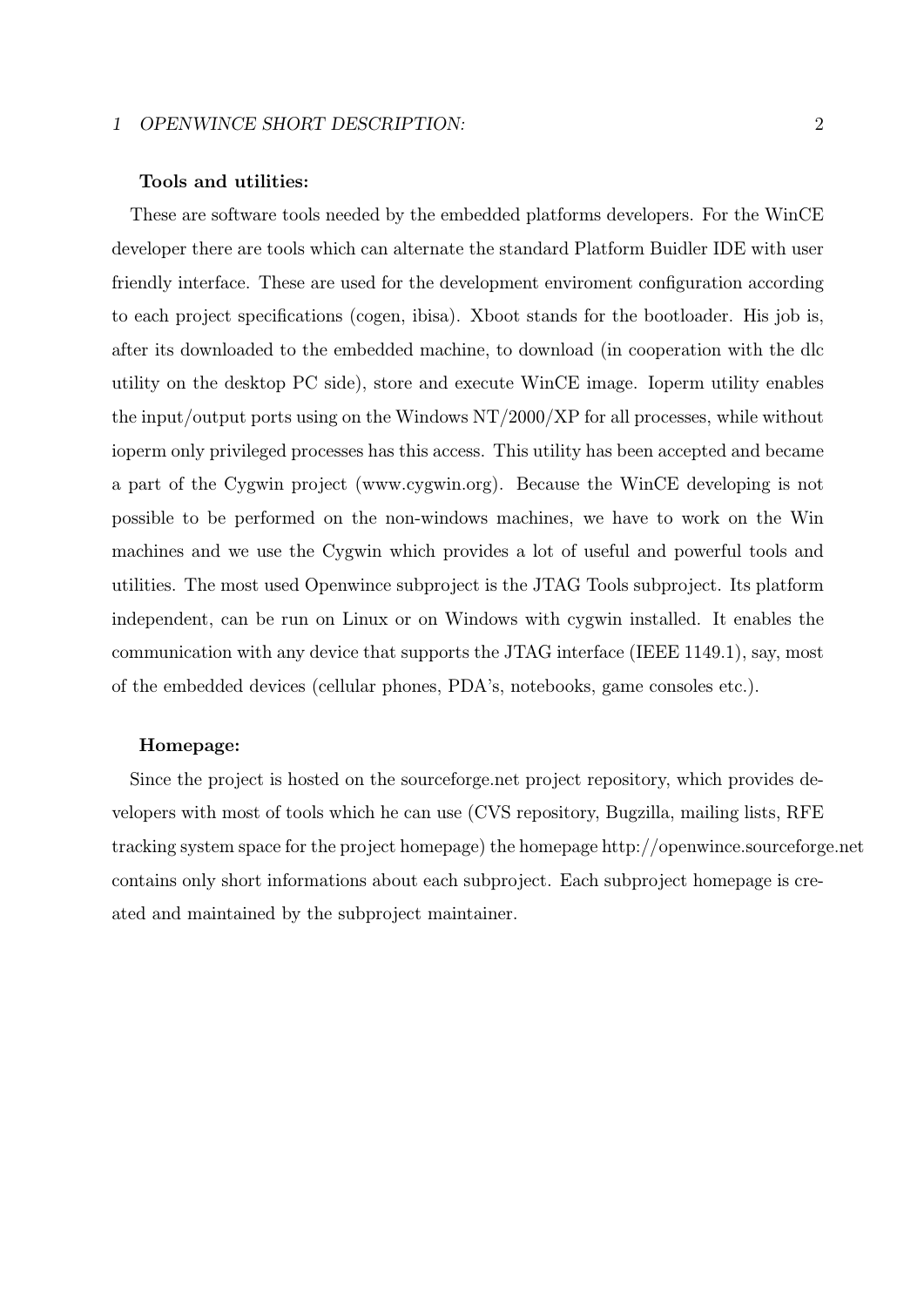### 2 PROJECT MEMBERS: 3

# 2 Project members:

Project was established and is maintained by Marcel Telka (telka@users.sourceforge.net) Team Members (in alphabetical order):

Juraj Fabó (jfabo@users.sourceforge.net) project assistant for the 'Openprojekt 2003' contest

Martin Flaska (flegy@users.sourceforge.net)

Michael Hora (michaelhora@users.sourceforge.net)

Daniel Samek (disoft@users.sourceforge.net)

Members do not have specific privilegies or duties. They participate in all aspects of project development, like on the architecture creating, implementation or debugging. Each subproject is maintained and developed by some member, or some subprojects are developed with more members together. Debugging is being done by all team members. Team members have nonperiodical personal meetings, daily communication is done via the Jabber service (www.jabber.org).

# 3 Detailed project description:

Logical project architecture from the source repository point of view has been described above, in the short project description. Then we can look on the project from the other point of view, when under the 'project' the project builded on your computer is meant. This is when you download all packages you need to build project for your platform. There are mostly device drivers, and those are mostly stream drivers (we could say, that devices are considered as files and are controlled by Read/Write or DeviceIoControl functions). Then there are libraries, which are being linked with kernel to add required platform specific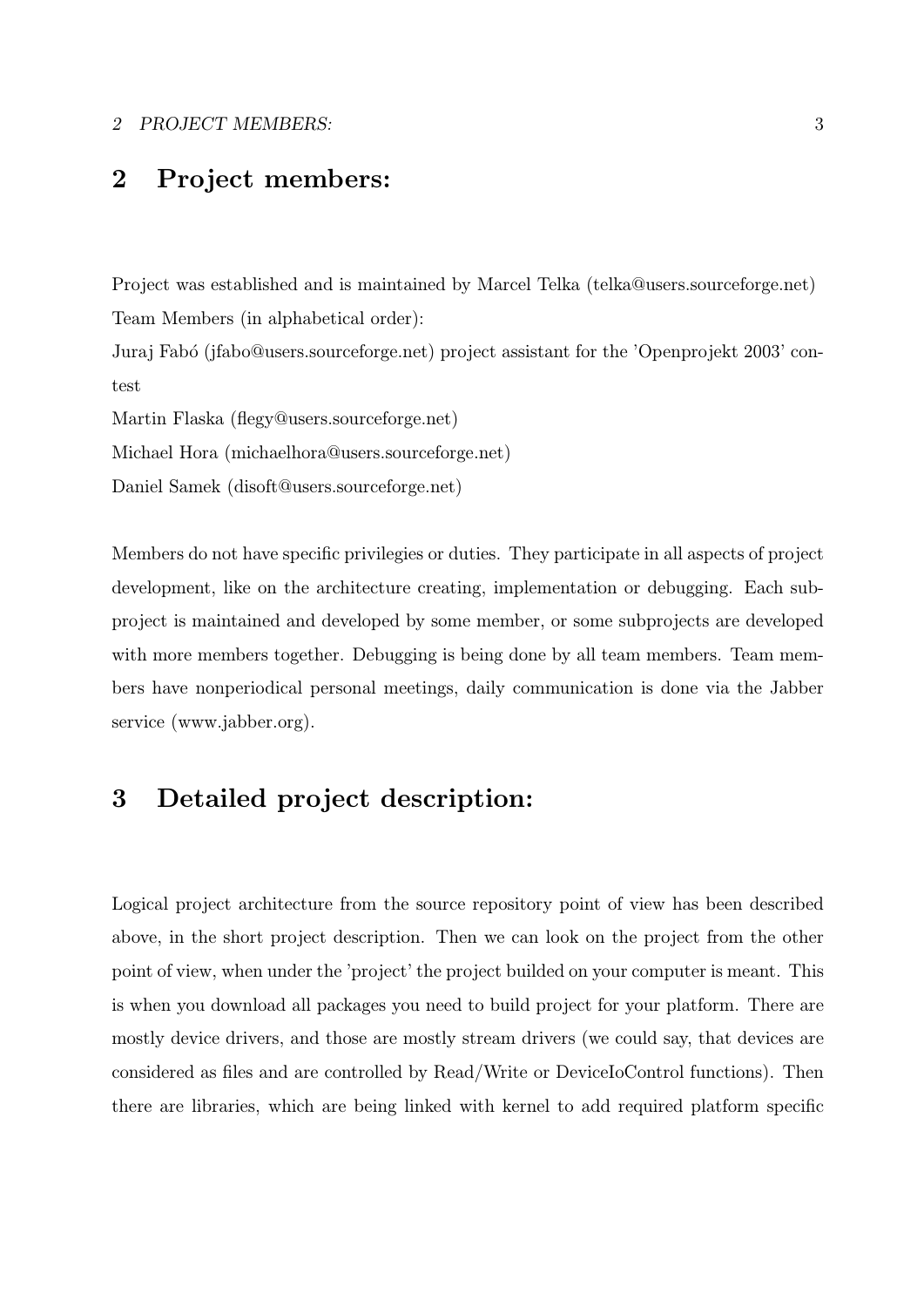#### 4 SPONSORS: 4

support for the kernel (those are mostly routines and settings for power managment, performance control etc.). Since each subproject has its homepage, please visit the openwince homepage and navigate to the subprojects for more detailed informations.

# 4 Sponsors:

Project is sponsored by ETC s.r.o. (www.etcsk.com). Openwince project is developed on the platform WEP which is provided and developed by the ETC company. The EP250, which is one of the openwince subprojects, stands for the project application on custom platform WEP (code name EP250). Most used opewince subproject is the JTAG Tools subproject, which has most non-teammember contributors and it is wide-spread used.

# 5 Status Quo and Future plans:

These days we have implemented drivers for devices described in the first chapter. On the platform provided from our sponsor there are only few devices left unsupported, so in the next days we will add support for rest of the devices (bq26200 - temperature measurement, IrDA, BlueTooth etc.). The dlc, cogen and ibisa subprojects are able to provide users with capabilieties needed to configure, build and download custom images. You can use them to build images for your platform, they are not dependent on the EP250 or pxa2x0 subproject. As mentioned above, currently most used subproject is the JTAG Tools subproject now. This is an exception in the openwince project, beacuse there is added support for devices we do not have. This support was added by the non-team members contributors. (We hope that once we will have contributors in other subprojects as well and we will have those device or processors supported that are not available for us). Finally I would like to talk about the brux subproject. This is not platform builder dependent, it can be built on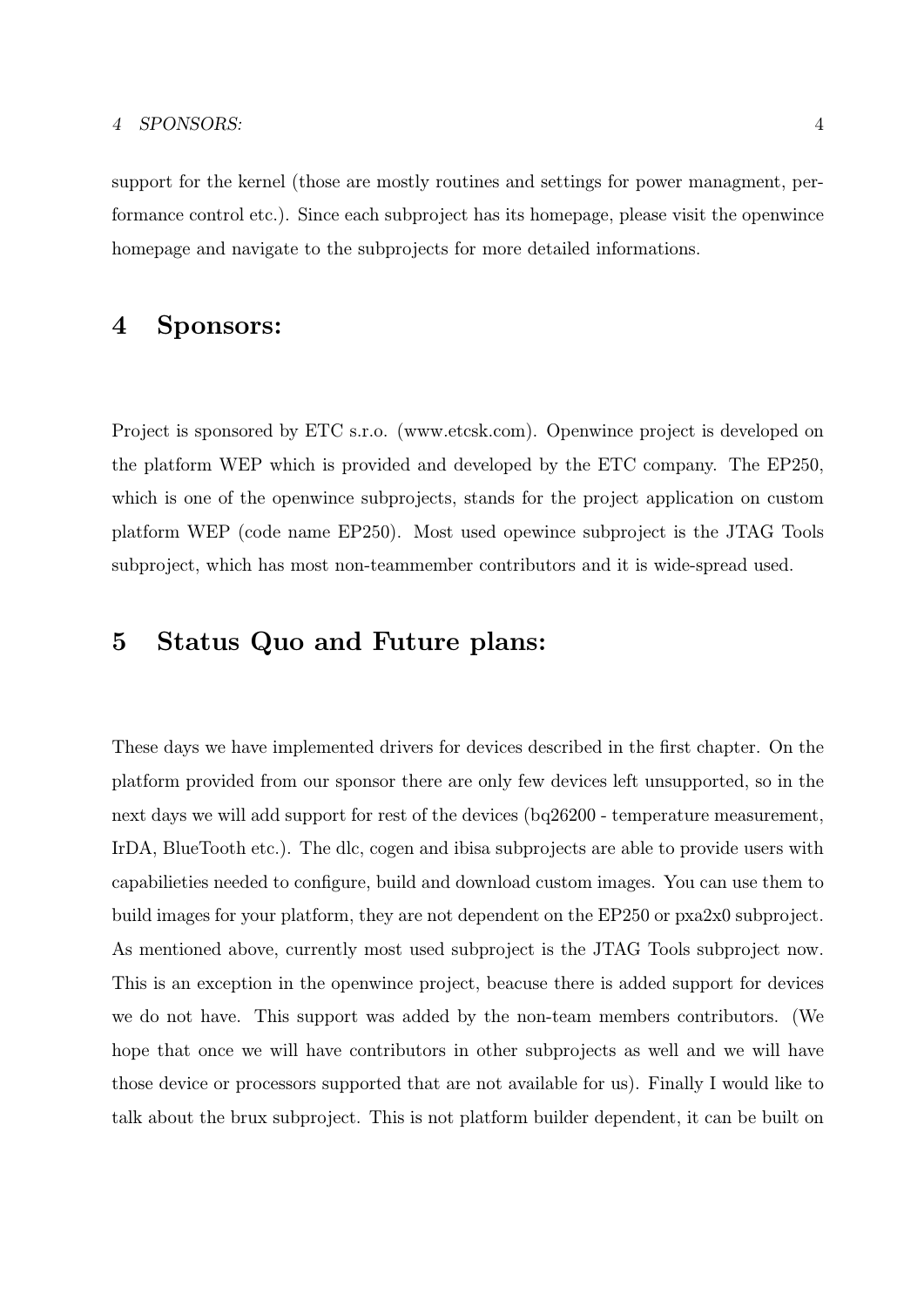the Linux platform as well as on the Windows (using required tool-chain). This projects creates a binary file we use for test the hardware. It provides support for processor, memory and ports initialization.

# 6 Referencies:

Most specific and adequate referencies we are receiving via Openwince mailing list (https://lists.sourceforge.net/lists/listinfo/openwince-list).

# 7 Glossary:

## JTAG

Industry standard IEEE1149.1, abbreviation from 'Joint Test Action Group'. Primary purpose is to enable effective and effortless boards testing and controlling. Via the JTAG interface it is possible to debug, program, verify the program and the device itself etc.

### Image

After sucessful compilation and build of all source code and libraries (applications, drivers, kernel etc.) the Platform Builder enviroment creates binary file so called image. After downloading this file to the embedded machine and jumping to its start the WinCE operating system starts.

### Download

The process of placing created image or any binary file to the embedded machine is called download. We support downloading via JTAG, serial port or USB port.